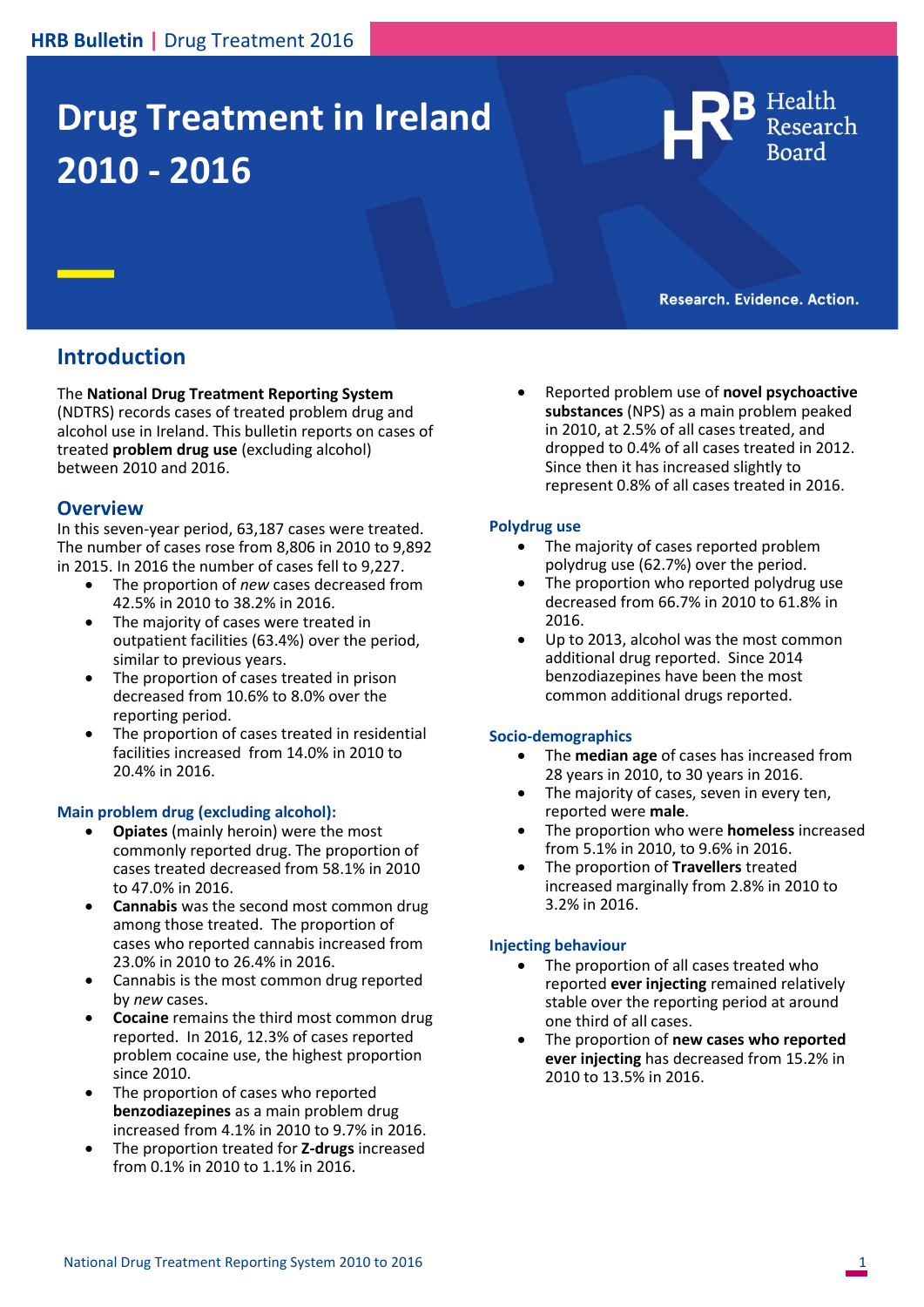## **NDTRS data**

This bulletin presents **drug treatment data** (excluding alcohol) from the NDTRS for the period 2010–2016. NDTRS data in this bulletin include cases treated in all types of services: outpatient, inpatient, GPs, low threshold and those treated in prison.<sup>1</sup>

In the seven-year period 2010 to 2016, **a total of 63,187 cases were treated for problem drug use** (excluding alcohol). $2,3$  The number of cases treated increased from **8,806** in 2010 to **9,227** in 2016 (Table 1). The proportion of *new* cases treated has decreased from 42.5% in 2010 to 38.2% in 2016.

In 2016 the NDTRS began the implementation of a new web based data collection tool; this has significantly changed the way the NDTRS works and this transition may have contributed to the reduction in the number of cases reported to the NDTRS for 2016. While the number of cases reported for 2016 decreased, the trends remained consistent with those reported for 2010 to 2015.

Data in this bulletin supercedes all previously published data from NDTRS publications.

| Table 1 Number of cases treated for problem drug use, by treatment status, NDTRS 2010 to 2016 |      |        |      |        |      |                              |              |                  |      |         |              |        |      |        |  |
|-----------------------------------------------------------------------------------------------|------|--------|------|--------|------|------------------------------|--------------|------------------|------|---------|--------------|--------|------|--------|--|
|                                                                                               |      | 2010   |      | 2011   |      | 2012<br>2013<br>2014<br>2015 |              |                  |      |         |              |        |      | 2016   |  |
|                                                                                               | n    | $(\%)$ | n    | $(\%)$ | n    | (%)                          | $\mathsf{n}$ | $\overline{(*)}$ | n    | $(\% )$ | $\mathsf{n}$ | $(\%)$ | 'n,  | (%)    |  |
| <b>Revised total</b>                                                                          | 8806 |        | 8361 |        | 8005 |                              | 9006         |                  | 9890 |         | 9892         |        | 9227 |        |  |
| New cases                                                                                     | 3741 | (42.5) | 3316 | (39.7) | 3272 | (40.9)                       | 3475         | (38.6)           | 3776 | (38.2)  | 3742         | (37.8) | 3526 | (38.2) |  |
| Previously treated<br>cases                                                                   | 4842 | (55.0) | 4862 | (58.2) | 4518 | (56.4)                       | 5239         | (58.2)           | 5643 | (57.1)  | 5855         | (59.2) | 5335 | (57.8) |  |
| Treatment status<br>unknown                                                                   | 223  | (2.5)  | 183  | (2.2)  | 215  | (2.7)                        | 292          | (3.2)            | 471  | (4.0)   | 295          | (3.0)  | 366  | (4.0)  |  |

## **Incidence and prevalence of treatment**

Annual rates for the incidence (new cases) and prevalence (all cases) of treated problem drug use were calculated per 100,000 of the population age 15 to 64 years based on census figures from the  $CSO<sup>4</sup>$ (Figure 1). Incidence has decreased from 118.7 per 100,000 in 2010, to 111.0 in 2016.

Prevalence, which includes new cases and those cases returning to treatment, has increased from 282.3 per 100,000 in 2010 to 293.1 per 100,000 in 2016. This could be an indicator of the chronic, relapsing nature of addiction.



**Figure 1 Incidence and prevalence of treated problem drug use, per 100,000 of the 15-64 year-old population, NDTRS 2010 to 2016**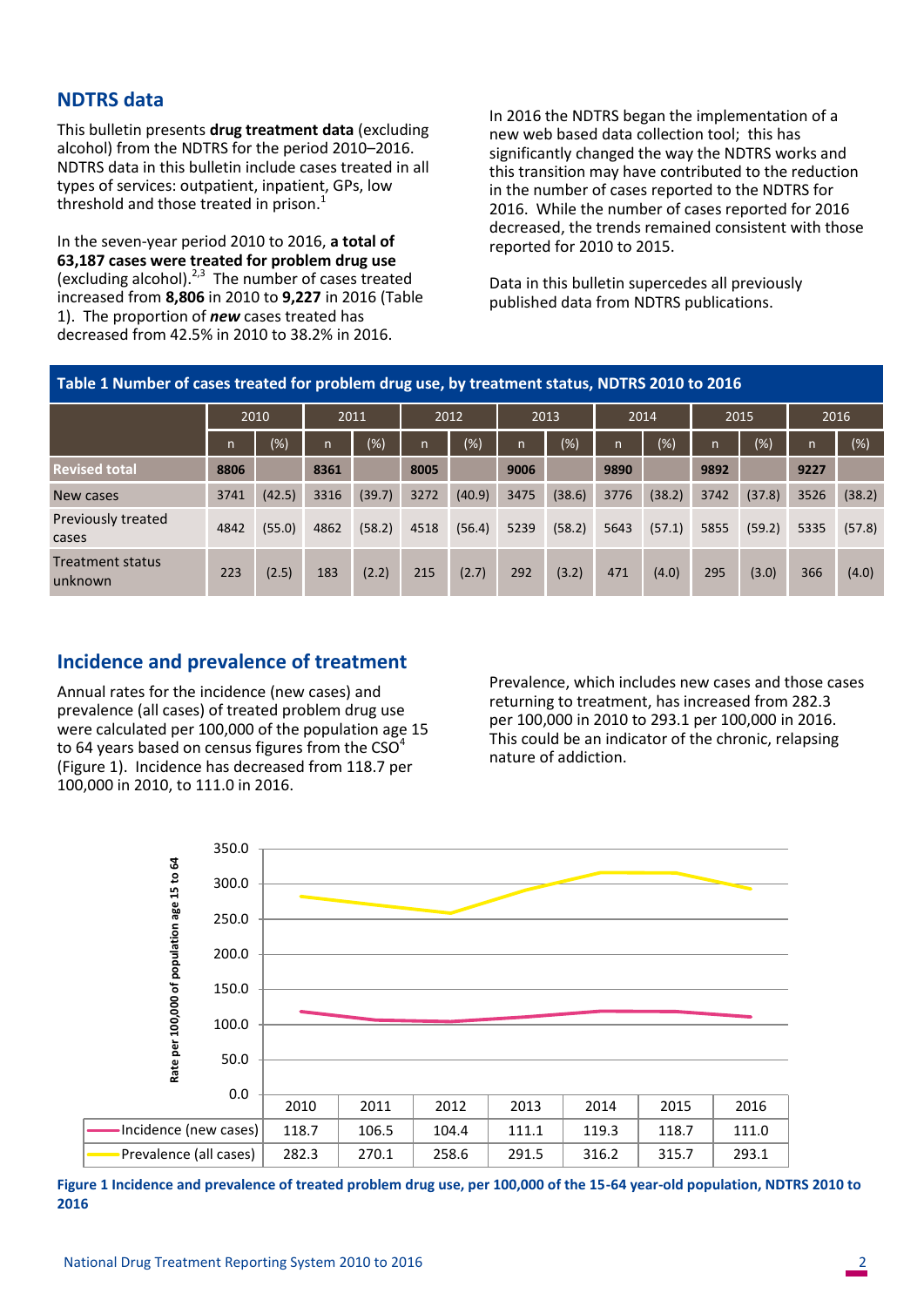## **Type of service provider**

Over the period the majority of cases were treated in outpatient facilities (63.4%), dropping slightly from 63.2% in 2010, to 59.4% in 2016 (Table 2).

Between 2010 and 2016, 8.7% of cases were treated in prison, the proportion decreasing from 10.6% in 2010, to 8.0% in 2016.

Between 2010 and 2014, the proportion of cases treated in residential settings remained stable, between 13% and 14%. However in 2015, the proportion of cases treated in residential facilities increased to 18.0%, and to 20.4% in 2016.

|                      | Table 2 Number of cases treated for problem drug use, by type of service provider, NDTRS 2010 to 2016<br>2010<br>2011<br>2012<br>2013<br>2014<br>2015<br>2016<br>$(\% )$<br>$(\%)$<br>$(\%)$<br>$(\%)$<br>$\overline{(*)}$<br>$(\%)$<br>n<br>$\mathsf{n}$<br>$\mathsf{n}$<br>n<br>n<br>n.<br>n<br>9890<br>9227<br>8806<br>8361<br>8005<br>9006<br>9892<br>(67.3)<br>5998<br>(63.2)<br>5563<br>5623<br>5299<br>(66.2)<br>(66.6)<br>(58.8)<br>5481<br>(63.2)<br>6251<br>5818 |        |      |        |      |        |      |        |      |        |      |        |      |        |  |
|----------------------|----------------------------------------------------------------------------------------------------------------------------------------------------------------------------------------------------------------------------------------------------------------------------------------------------------------------------------------------------------------------------------------------------------------------------------------------------------------------------|--------|------|--------|------|--------|------|--------|------|--------|------|--------|------|--------|--|
|                      |                                                                                                                                                                                                                                                                                                                                                                                                                                                                            |        |      |        |      |        |      |        |      |        |      |        |      |        |  |
|                      |                                                                                                                                                                                                                                                                                                                                                                                                                                                                            |        |      |        |      |        |      |        |      |        |      |        |      | $(\%)$ |  |
| <b>All cases</b>     |                                                                                                                                                                                                                                                                                                                                                                                                                                                                            |        |      |        |      |        |      |        |      |        |      |        |      |        |  |
| Outpatient           |                                                                                                                                                                                                                                                                                                                                                                                                                                                                            |        |      |        |      |        |      |        |      |        |      |        |      | (59.4) |  |
| Inpatient*           | 1232                                                                                                                                                                                                                                                                                                                                                                                                                                                                       | (14.0) | 1107 | (13.2) | 1124 | (14.0) | 1233 | (13.7) | 1348 | (13.6) | 1779 | (18.0) | 1885 | (20.4) |  |
| Low threshold        | 793                                                                                                                                                                                                                                                                                                                                                                                                                                                                        | (9.0)  | 642  | (7.7)  | 711  | (8.9)  | 812  | (9.0)  | 1190 | (12.0) | 1197 | (12.1) | 886  | (9.6)  |  |
| Prison               | 930                                                                                                                                                                                                                                                                                                                                                                                                                                                                        | (10.6) | 761  | (9.1)  | 642  | (8.0)  | 747  | (8.3)  | 844  | (8.5)  | 827  | (8.4)  | 737  | (8.0)  |  |
| General practitioner | 288                                                                                                                                                                                                                                                                                                                                                                                                                                                                        | (3.3)  | 228  | (2.7)  | 229  | (2.9)  | 216  | (2.4)  | 257  | (2.6)  | 271  | (2.7)  | 238  | (2.6)  |  |

\* Includes any service where the client stays overnight e.g. in-patient detoxification, therapeutic communities, respite and step down

## **Main problem drug**

#### **All cases**

**Opiates** (mainly heroin) remain the main problem drug reported over the period. However, as a proportion of total cases reported there has been a drop year-on-year from 58.1% in 2010, to 47.0% in 2016 (Table 3).

**Cannabis** remains the second most common main problem drug. The proportion of cases who reported cannabis increased from 23.0% in 2010 to 28.2% in 2015 before falling to 26.4% in 2016.

**Cocaine** remains the third most common main drug. The proportion who reported cocaine fell from 9.9% in 2010 to 7.9% in 2013. Since 2013 the proportion has increased each year with 12.3% reporting cocaine in 2016.

The proportion of cases who reported problem **benzodiazepine** use increased. As a proportion of all cases treated, problem **benzodiazepine** use increased from 4.1% in 2010 to 9.7% in 2016.

The proportion of cases with problem use of **Z-drugs** rose from 0.1% in 2010 to 1.1% in 2016.

The proportion of cases who reported problem use of **NPS** peaked in 2010, at 2.5% of all cases treated, and dropped to 0.4% of all cases treated in 2012. Since then it has increased slightly to 0.8% of all cases treated in 2016.

#### **New cases**

In 2016, cannabis (41.2%) was the most common main problem drug reported by *new* cases, followed by opiates (26.9%). The proportion of new cases who reported benzodiazepines as a main problem drug rose from 4.7% in 2010 to 10.0% in 2016.

#### **Previously treated cases**

In 2016, opiates (60.1%) were the most common problem drug reported by previously treated cases, followed by cannabis (17.0%).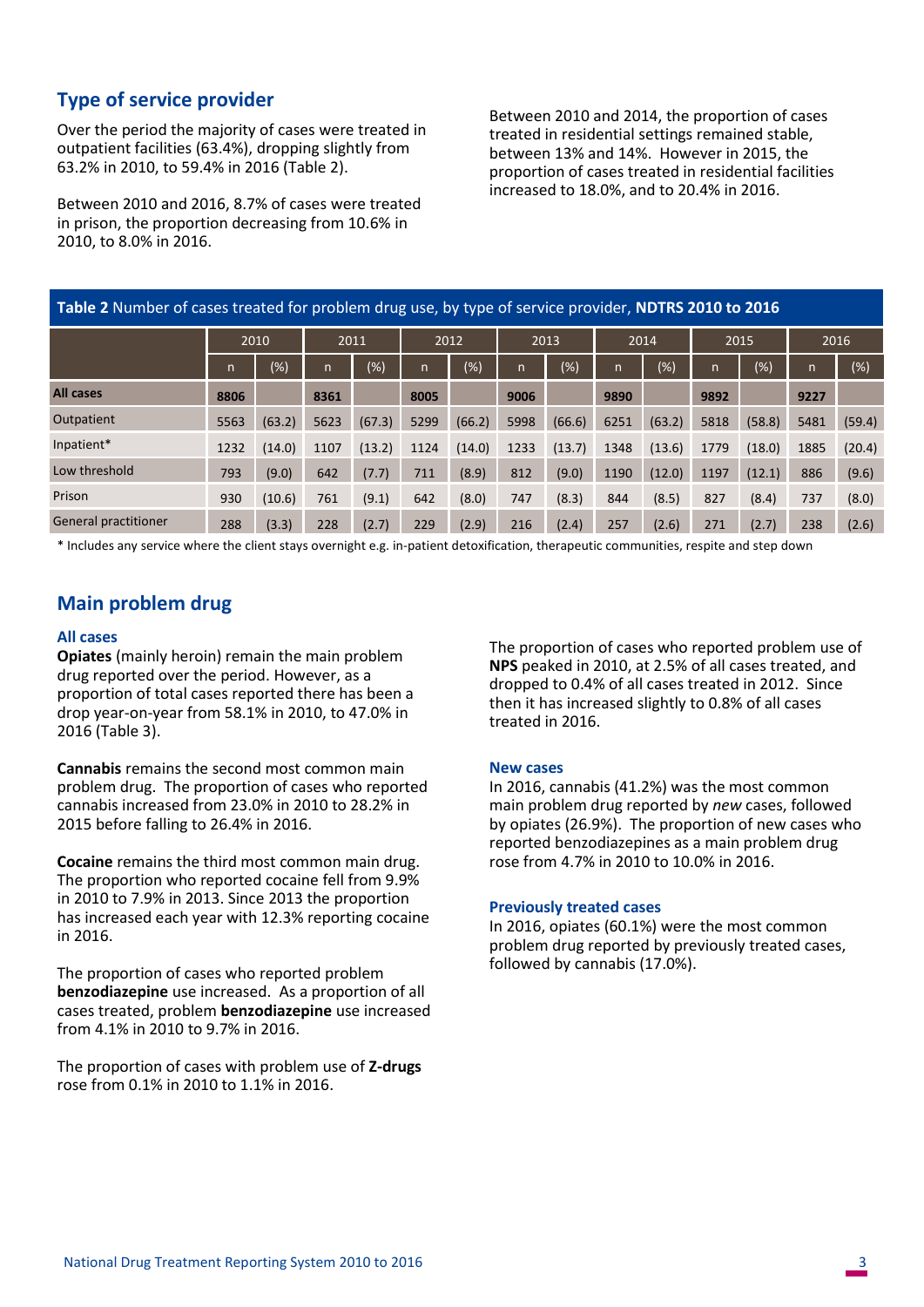| Table 3 Main problem drug (excluding alcohol) reported in 30 days prior to treatment, NDTRS 2010 to 2016 |                |        |                |        |              |        |              |        |              |        |                         |        |              |        |
|----------------------------------------------------------------------------------------------------------|----------------|--------|----------------|--------|--------------|--------|--------------|--------|--------------|--------|-------------------------|--------|--------------|--------|
|                                                                                                          |                | 2010   |                | 2011   |              | 2012   |              | 2013   |              | 2014   |                         | 2015   |              | 2016   |
|                                                                                                          | $\overline{ }$ | (%)    | $\mathsf{n}$   | (%)    | $\mathsf{n}$ | (%)    | $\mathsf{n}$ | (%)    | $\mathsf{n}$ | (%)    | $\overline{\mathsf{n}}$ | (%)    | $\mathsf{n}$ | (%)    |
| <b>All cases</b>                                                                                         | 8806           |        | 8361           |        | 8005         |        | 9006         |        | 9890         |        | 9892                    |        | 9227         |        |
| <b>Opiates</b>                                                                                           | 5115           | (58.1) | 4549           | (54.4) | 4164         | (52.0) | 4625         | (51.4) | 4948         | (50.0) | 4732                    | (47.8) | 4341         | (47.0) |
| Cannabis                                                                                                 | 2025           | (23.0) | 2161           | (25.8) | 2290         | (28.6) | 2583         | (28.7) | 2730         | (27.6) | 2786                    | (28.2) | 2439         | (26.4) |
| Cocaine                                                                                                  | 869            | (9.9)  | 770            | (9.2)  | 666          | (8.3)  | 708          | (7.9)  | 853          | (8.6)  | 1026                    | (10.4) | 1138         | (12.3) |
| <b>Benzodiazepines</b>                                                                                   | 365            | (4.1)  | 572            | (6.8)  | 636          | (7.9)  | 810          | (9.6)  | 953          | (9.6)  | 873                     | (8.8)  | 897          | (9.7)  |
| Z Drugs*                                                                                                 | 13             | (0.1)  | 31             | (0.4)  | 43           | (0.5)  | 73           | (0.8)  | 155          | (1.6)  | 154                     | (1.6)  | 103          | (1.1)  |
| <b>NPS</b>                                                                                               | 221            | (2.5)  | 95             | (1.1)  | 34           | (0.4)  | 46           | (0.5)  | 71           | (0.7)  | 85                      | (0.9)  | 72           | (0.8)  |
| Amphetamines                                                                                             | 57             | (0.6)  | 51             | (0.6)  | 50           | (0.6)  | 54           | (0.6)  | 58           | (0.6)  | 63                      | (0.6)  | 55           | (0.6)  |
| <b>MDMA</b>                                                                                              | 54             | (0.6)  | 51             | (0.6)  | 47           | (0.6)  | 44           | (0.5)  | 56           | (0.6)  | 51                      | (0.5)  | 53           | (0.6)  |
| Volatile Inhalants                                                                                       | 33             | (0.4)  | 26             | (0.3)  | 21           | (0.3)  | 13           | (0.1)  | 15           | (0.2)  | 15                      | (0.2)  | 11           | (0.1)  |
| Other                                                                                                    | 54             | (0.6)  | 55             | (0.7)  | 54           | (0.7)  | 50           | (0.6)  | 51           | (0.5)  | 107                     | (1.1)  | 118          | (1.3)  |
| <b>New cases</b>                                                                                         | 3741           |        | 3316           |        | 3272         |        | 3475         |        | 3776         |        | 3742                    |        | 3526         |        |
| <b>Opiates</b>                                                                                           | 1456           | (38.9) | 1115           | (33.6) | 1059         | (32.4) | 1034         | (29.8) | 1036         | (27.4) | 971                     | (25.9) | 950          | (26.9) |
| Cannabis                                                                                                 | 1338           | (35.8) | 1369           | (41.3) | 1499         | (45.8) | 1633         | (47.0) | 1696         | (44.9) | 1693                    | (45.2) | 1452         | (41.2) |
| Cocaine                                                                                                  | 496            | (13.3) | 396            | (11.9) | 297          | (9.1)  | 320          | (9.2)  | 425          | (11.3) | 513                     | (13.7) | 568          | (16.1) |
| Benzodiazepines                                                                                          | 175            | (4.7)  | 269            | (8.1)  | 279          | (8.5)  | 345          | (9.9)  | 419          | (11.1) | 340                     | (9.1)  | 353          | (10.0) |
| Z Drugs*                                                                                                 | $\overline{7}$ | (0.2)  | 10             | (0.3)  | 19           | (0.6)  | 22           | (0.6)  | 58           | (1.5)  | 46                      | (1.2)  | 41           | (1.2)  |
| <b>NPS</b>                                                                                               | 160            | (4.3)  | 57             | (1.7)  | 20           | (0.6)  | 25           | (0.7)  | 43           | (1.1)  | 53                      | (1.4)  | 36           | (1.0)  |
| Amphetamines                                                                                             | 34             | (0.9)  | 31             | (0.9)  | 27           | (0.8)  | 32           | (0.9)  | 30           | (0.8)  | 33                      | (0.9)  | 24           | (0.7)  |
| <b>MDMA</b>                                                                                              | 24             | (0.6)  | 23             | (0.7)  | 32           | (1.0)  | 27           | (0.8)  | 37           | (1.0)  | 31                      | (0.8)  | 39           | (1.1)  |
| Volatile Inhalants                                                                                       | 26             | (0.7)  | 18             | (0.5)  | 16           | (0.5)  | 9            | (0.3)  | 6            | (0.2)  | 6                       | (0.2)  | 8            | (0.2)  |
| Other                                                                                                    | 25             | (0.7)  | 28             | (0.8)  | 24           | (0.7)  | 28           | (0.8)  | 26           | (0.7)  | 56                      | (1.5)  | 55           | (1.6)  |
| <b>Previously treated</b>                                                                                | 4842           |        | 4862           |        | 4518         |        | 5239         |        | 5643         |        | 5855                    |        | 5335         |        |
| <b>Opiates</b>                                                                                           | 3538           | (73.1) | 3347           | (68.8) | 3012         | (66.7) | 3463         | (66.1) | 3658         | (64.8) | 3619                    | (61.8) | 3204         | (60.1) |
| Cannabis                                                                                                 | 632            | (13.1) | 736            | (15.1) | 723          | (16.0) | 859          | (16.4) | 932          | (16.5) | 1023                    | (17.5) | 908          | (17.0) |
| Cocaine                                                                                                  | 347            | (7.2)  | 356            | (7.3)  | 349          | (7.7)  | 352          | (6.7)  | 381          | (6.8)  | 487                     | (8.3)  | 541          | (10.1) |
| Benzodiazepines                                                                                          | 181            | (3.7)  | 291            | (6.0)  | 337          | (7.5)  | 437          | (8.3)  | 487          | (8.6)  | 504                     | (8.6)  | 500          | (9.4)  |
| Z Drugs*                                                                                                 | $\sim$         | $\sim$ | 20             | (0.4)  | 22           | (0.5)  | 48           | (0.9)  | 86           | (1.5)  | 99                      | (1.7)  | 58           | (1.1)  |
| <b>NPS</b>                                                                                               | 60             | (1.2)  | 36             | (0.7)  | 12           | (0.3)  | 19           | (0.4)  | 26           | (0.5)  | 29                      | (0.5)  | 34           | (0.6)  |
| Amphetamines                                                                                             | 20             | (0.4)  | 18             | (0.4)  | 23           | (0.5)  | 20           | (0.4)  | 27           | (0.5)  | 28                      | (0.5)  | 29           | (0.5)  |
| <b>MDMA</b>                                                                                              | 25             | (0.5)  | 26             | (0.5)  | 13           | (0.3)  | 17           | (0.3)  | 18           | (0.3)  | 19                      | (0.3)  | 13           | (0.2)  |
| <b>Volatile Inhalants</b>                                                                                | 6              | (0.1)  | $\overline{7}$ | (0.1)  | $\sim$       | $\sim$ | $\sim$       | $\sim$ | 9            | (0.2)  | 9                       | (0.2)  | $\sim$       | $\sim$ |
| Other                                                                                                    | 29             | (0.6)  | 25             | (0.5)  | 24           | (0.5)  | 20           | (0.4)  | 19           | (0.3)  | 38                      | (0.6)  | 45           | (0.8)  |
| <b>Treatment status</b><br>unknown                                                                       | 223            |        | 183            |        | 215          |        | 292          |        | 471          |        | 295                     |        | 366          |        |

\* Z Drugs are [non-benzodiazepine](https://en.wikipedia.org/wiki/Nonbenzodiazepine) hypnotic sedative drugs e.g[. zolpidem,](https://en.wikipedia.org/wiki/Zolpidem) [zopiclone](https://en.wikipedia.org/wiki/Zopiclone) 

# **Polydrug use**

The majority of cases (62.7%) reported polydrug use (problem use of more than one drug) over the period 2010-2016. However, the proportion of polydrug users among all cases decreased from 66.7% in 2010 to 61.8% in 2016 (Table 4).

Since 2014, benzodiazepines have replaced alcohol as the most common **additional** drug reported by polydrug users, followed by cannabis (Table 5). More cases reported **MDMA** as an *additional* problem drug (465) (Table 5) than a *main* problem drug (53) in 2016 (Table 3). However, the proportion of cases who reported MDMA as an additional drug dropped from 12.1% in 2010 to 8.2% in 2016.

The number of cases who reported **Z-drugs** as additional problem drugs increased year on year. More cases reported a Z-drug as an additional problem drug (438) in 2016 (Table 5) than a main problem drug (103) in 2016 (Table 3). The proportion who reported Z-drugs as an additional problem drug increased from 1.8% in 2010 to 7.7% in 2016.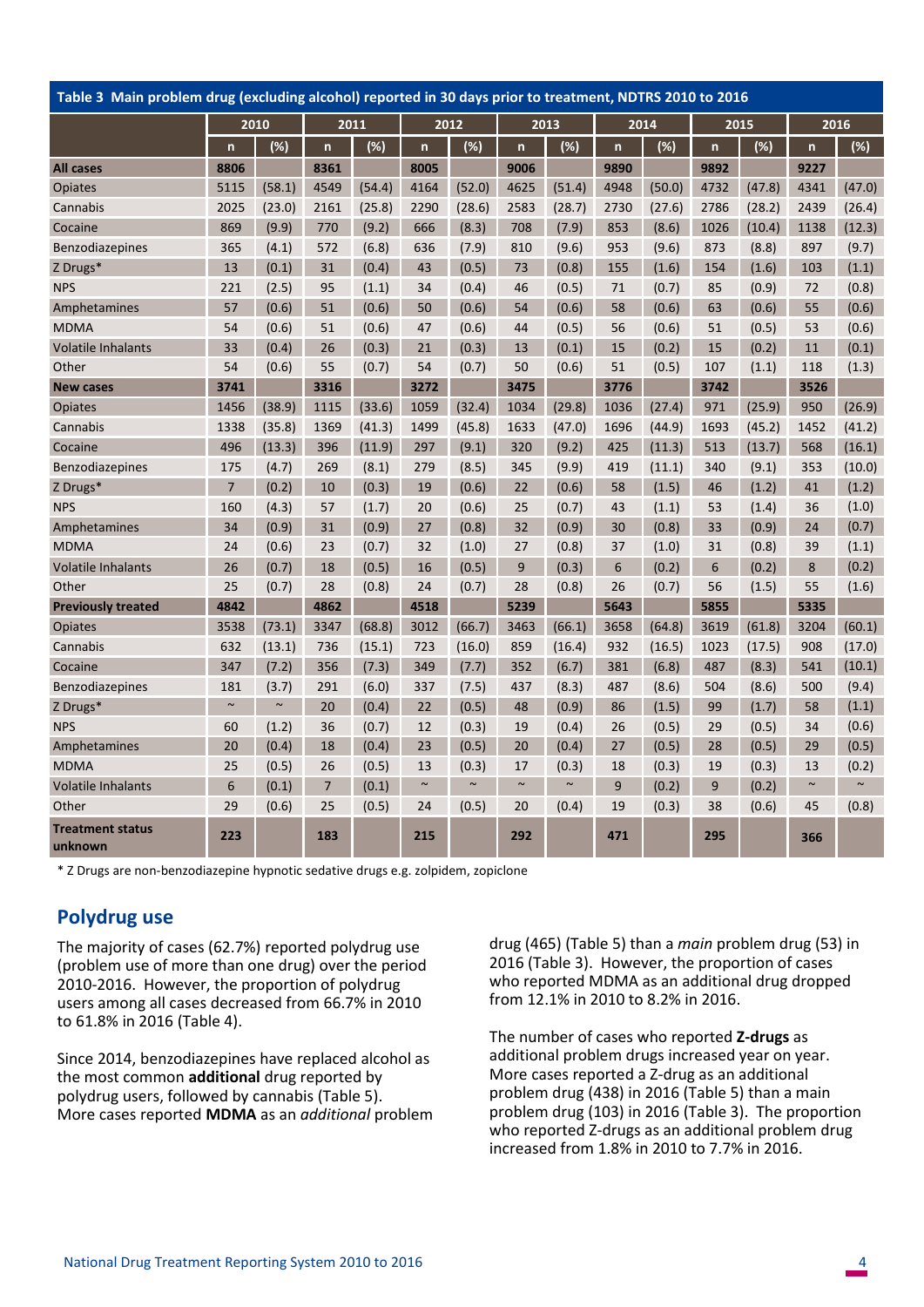## **Table 4 Polydrug use in cases treated for problem drug use, NDTRS 2010 to 2016**

|                   |      |        | 2010 |        | 2011 |        | 2012         |        | 2013 |        | 2014 |        | 2015 |        | 2016 |  |
|-------------------|------|--------|------|--------|------|--------|--------------|--------|------|--------|------|--------|------|--------|------|--|
|                   | n    | (%)    | n.   | (% )   | n    | (%)    | $\mathsf{n}$ | $(\%)$ | n '  | (%)    | n    | (%)    | n    | (%)    |      |  |
| <b>Total</b>      | 8806 |        | 8361 |        | 8005 |        | 9006         |        | 9890 |        | 9892 |        | 9227 |        |      |  |
| One drug only     | 2935 | (33.3) | 2847 | (34.1) | 3083 | (38.5) | 3340         | (37.1) | 3993 | (40.4) | 3872 | (39.1) | 3524 | (38.2) |      |  |
| Two or more drugs | 5871 | (66.7) | 5514 | (65.9) | 4922 | (61.5) | 5666         | (62.9) | 5897 | (59.6) | 6020 | (60.9) | 5703 | (61.8) |      |  |

|                           | Table 5 Polydrug use - additional problem drugs: all cases and new cases, NDTRS 2010 to 2016<br>2010<br>2011<br>2012<br>2013<br>2014<br>2015<br>2016<br>$(\%)$<br>$(\%)$<br>(%)<br>$(\%)$<br>$(\%)$<br>$(\%)$<br>n<br>n<br>$\mathsf{n}$<br>n<br>n<br>n<br>$\mathsf{n}$<br>6020<br>5871<br>5514<br>4922<br>5666<br>5897<br>5703<br>(38.9)<br>1928<br>(32.8)<br>1905<br>(34.5)<br>1819<br>(37.0)<br>(37.1)<br>2294<br>2316<br>(38.5)<br>2105<br>2103<br>2331<br>(39.7)<br>2295<br>(41.6)<br>2080<br>(42.3)<br>2336<br>(41.2)<br>2078<br>(35.2)<br>2051<br>(34.1)<br>1943<br>2103<br>(35.8)<br>(31.6)<br>1836<br>2012<br>(34.1)<br>1953<br>(32.4)<br>1744<br>1515<br>(30.8)<br>(32.4)<br>1878<br>(29.3)<br>1789<br>(30.5)<br>1616<br>1274<br>(25.9)<br>1335<br>(23.6)<br>1289<br>(21.9)<br>1360<br>(22.6)<br>1475<br>914<br>(15.6)<br>974<br>(17.7)<br>927<br>(18.8)<br>(18.9)<br>1082<br>(18.3)<br>1060<br>(17.6)<br>1073<br>1222<br>711<br>(12.1)<br>625<br>(11.3)<br>500<br>(10.2)<br>481<br>(8.5)<br>431<br>(7.3)<br>519<br>(8.6)<br>465<br>(1.8)<br>(2.8)<br>(4.3)<br>(6.0)<br>(7.2)<br>105<br>157<br>210<br>307<br>(5.4)<br>355<br>436<br>438<br>(2.3)<br>(2.6)<br>(3.9)<br>136<br>141<br>194<br>162<br>(2.9)<br>156<br>(2.6)<br>222<br>(3.7)<br>224 |        |      |        |      |        |      |        |      |        |      |        |        |        |
|---------------------------|---------------------------------------------------------------------------------------------------------------------------------------------------------------------------------------------------------------------------------------------------------------------------------------------------------------------------------------------------------------------------------------------------------------------------------------------------------------------------------------------------------------------------------------------------------------------------------------------------------------------------------------------------------------------------------------------------------------------------------------------------------------------------------------------------------------------------------------------------------------------------------------------------------------------------------------------------------------------------------------------------------------------------------------------------------------------------------------------------------------------------------------------------------------------------------------------------------------------------------------------------------|--------|------|--------|------|--------|------|--------|------|--------|------|--------|--------|--------|
|                           |                                                                                                                                                                                                                                                                                                                                                                                                                                                                                                                                                                                                                                                                                                                                                                                                                                                                                                                                                                                                                                                                                                                                                                                                                                                         |        |      |        |      |        |      |        |      |        |      |        |        |        |
|                           |                                                                                                                                                                                                                                                                                                                                                                                                                                                                                                                                                                                                                                                                                                                                                                                                                                                                                                                                                                                                                                                                                                                                                                                                                                                         |        |      |        |      |        |      |        |      |        |      |        |        | (%)    |
| <b>All cases</b>          |                                                                                                                                                                                                                                                                                                                                                                                                                                                                                                                                                                                                                                                                                                                                                                                                                                                                                                                                                                                                                                                                                                                                                                                                                                                         |        |      |        |      |        |      |        |      |        |      |        |        |        |
| Benzodiazepines           |                                                                                                                                                                                                                                                                                                                                                                                                                                                                                                                                                                                                                                                                                                                                                                                                                                                                                                                                                                                                                                                                                                                                                                                                                                                         |        |      |        |      |        |      |        |      |        |      |        |        | (36.9) |
| Alcohol                   |                                                                                                                                                                                                                                                                                                                                                                                                                                                                                                                                                                                                                                                                                                                                                                                                                                                                                                                                                                                                                                                                                                                                                                                                                                                         |        |      |        |      |        |      |        |      |        |      |        |        | (34.1) |
| Cannabis                  |                                                                                                                                                                                                                                                                                                                                                                                                                                                                                                                                                                                                                                                                                                                                                                                                                                                                                                                                                                                                                                                                                                                                                                                                                                                         |        |      |        |      |        |      |        |      |        |      |        |        | (32.9) |
| Cocaine                   |                                                                                                                                                                                                                                                                                                                                                                                                                                                                                                                                                                                                                                                                                                                                                                                                                                                                                                                                                                                                                                                                                                                                                                                                                                                         |        |      |        |      |        |      |        |      |        |      |        |        | (25.9) |
| Opiates                   |                                                                                                                                                                                                                                                                                                                                                                                                                                                                                                                                                                                                                                                                                                                                                                                                                                                                                                                                                                                                                                                                                                                                                                                                                                                         |        |      |        |      |        |      |        |      |        |      |        |        | (21.4) |
| <b>MDMA</b>               |                                                                                                                                                                                                                                                                                                                                                                                                                                                                                                                                                                                                                                                                                                                                                                                                                                                                                                                                                                                                                                                                                                                                                                                                                                                         |        |      |        |      |        |      |        |      |        |      |        |        | (8.2)  |
| Z Drugs                   |                                                                                                                                                                                                                                                                                                                                                                                                                                                                                                                                                                                                                                                                                                                                                                                                                                                                                                                                                                                                                                                                                                                                                                                                                                                         |        |      |        |      |        |      |        |      |        |      |        |        | (7.7)  |
| Other                     |                                                                                                                                                                                                                                                                                                                                                                                                                                                                                                                                                                                                                                                                                                                                                                                                                                                                                                                                                                                                                                                                                                                                                                                                                                                         |        |      |        |      |        |      |        |      |        |      |        |        | (3.9)  |
| Amphetamines              | 200                                                                                                                                                                                                                                                                                                                                                                                                                                                                                                                                                                                                                                                                                                                                                                                                                                                                                                                                                                                                                                                                                                                                                                                                                                                     | (3.4)  | 152  | (2.8)  | 153  | (3.1)  | 178  | (3.1)  | 162  | (2.7)  | 138  | (2.3)  | 128    | (2.2)  |
| <b>NPS</b>                | 309                                                                                                                                                                                                                                                                                                                                                                                                                                                                                                                                                                                                                                                                                                                                                                                                                                                                                                                                                                                                                                                                                                                                                                                                                                                     | (5.3)  | 199  | (3.6)  | 135  | (2.7)  | 142  | (2.5)  | 98   | (1.7)  | 108  | (1.8)  | 115    | (2.0)  |
| Volatile inhalants        | 34                                                                                                                                                                                                                                                                                                                                                                                                                                                                                                                                                                                                                                                                                                                                                                                                                                                                                                                                                                                                                                                                                                                                                                                                                                                      | (0.6)  | 24   | (0.4)  | 16   | (0.3)  | 18   | (0.3)  | 21   | (0.4)  | 14   | (0.2)  | 13     | (0.2)  |
| <b>New cases</b>          | 2452                                                                                                                                                                                                                                                                                                                                                                                                                                                                                                                                                                                                                                                                                                                                                                                                                                                                                                                                                                                                                                                                                                                                                                                                                                                    |        | 2077 |        | 1832 |        | 2062 |        | 2115 |        | 2077 |        | 2016   |        |
| Alcohol                   | 1154                                                                                                                                                                                                                                                                                                                                                                                                                                                                                                                                                                                                                                                                                                                                                                                                                                                                                                                                                                                                                                                                                                                                                                                                                                                    | (47.1) | 1024 | (49.3) | 939  | (51.3) | 1030 | (50.0) | 925  | (43.7) | 910  | (43.8) | 861    | (42.7) |
| Cannabis                  | 928                                                                                                                                                                                                                                                                                                                                                                                                                                                                                                                                                                                                                                                                                                                                                                                                                                                                                                                                                                                                                                                                                                                                                                                                                                                     | (37.8) | 644  | (31.0) | 529  | (28.9) | 623  | (30.2) | 661  | (31.3) | 632  | (30.4) | 603    | (29.9) |
| Benzodiazepines           | 609                                                                                                                                                                                                                                                                                                                                                                                                                                                                                                                                                                                                                                                                                                                                                                                                                                                                                                                                                                                                                                                                                                                                                                                                                                                     | (24.8) | 555  | (26.7) | 538  | (29.4) | 614  | (29.8) | 646  | (30.5) | 644  | (31.0) | 636    | (31.5) |
| Cocaine                   | 660                                                                                                                                                                                                                                                                                                                                                                                                                                                                                                                                                                                                                                                                                                                                                                                                                                                                                                                                                                                                                                                                                                                                                                                                                                                     | (26.9) | 546  | (26.3) | 437  | (23.9) | 465  | (22.6) | 478  | (22.6) | 465  | (22.4) | 585    | (29.0) |
| <b>MDMA</b>               | 374                                                                                                                                                                                                                                                                                                                                                                                                                                                                                                                                                                                                                                                                                                                                                                                                                                                                                                                                                                                                                                                                                                                                                                                                                                                     | (15.3) | 291  | (14.0) | 232  | (12.7) | 260  | (12.6) | 237  | (11.2) | 253  | (12.2) | 237    | (11.8) |
| <b>Opiates</b>            | 229                                                                                                                                                                                                                                                                                                                                                                                                                                                                                                                                                                                                                                                                                                                                                                                                                                                                                                                                                                                                                                                                                                                                                                                                                                                     | (9.3)  | 211  | (10.2) | 204  | (11.1) | 234  | (11.3) | 220  | (10.4) | 213  | (10.3) | 297    | (14.7) |
| Z Drugs                   | 24                                                                                                                                                                                                                                                                                                                                                                                                                                                                                                                                                                                                                                                                                                                                                                                                                                                                                                                                                                                                                                                                                                                                                                                                                                                      | (1.0)  | 41   | (2.0)  | 59   | (3.2)  | 96   | (4.7)  | 78   | (3.7)  | 102  | (4.9)  | 111    | (5.5)  |
| Other                     | 56                                                                                                                                                                                                                                                                                                                                                                                                                                                                                                                                                                                                                                                                                                                                                                                                                                                                                                                                                                                                                                                                                                                                                                                                                                                      | (2.3)  | 60   | (2.9)  | 84   | (4.6)  | 74   | (3.6)  | 61   | (2.9)  | 83   | (4.0)  | 85     | (4.2)  |
| Amphetamines              | 99                                                                                                                                                                                                                                                                                                                                                                                                                                                                                                                                                                                                                                                                                                                                                                                                                                                                                                                                                                                                                                                                                                                                                                                                                                                      | (4.0)  | 71   | (3.4)  | 79   | (4.3)  | 83   | (4.0)  | 70   | (3.3)  | 58   | (2.8)  | 53     | (2.6)  |
| <b>NPS</b>                | 204                                                                                                                                                                                                                                                                                                                                                                                                                                                                                                                                                                                                                                                                                                                                                                                                                                                                                                                                                                                                                                                                                                                                                                                                                                                     | (8.3)  | 116  | (5.6)  | 57   | (3.1)  | 47   | (2.3)  | 36   | (1.7)  | 42   | (2.0)  | 50     | (2.5)  |
| <b>Volatile inhalants</b> | 15                                                                                                                                                                                                                                                                                                                                                                                                                                                                                                                                                                                                                                                                                                                                                                                                                                                                                                                                                                                                                                                                                                                                                                                                                                                      | (0.6)  | 10   | (0.5)  | 9    | (0.5)  | 9    | (0.4)  | 8    | (0.4)  | 10   | (0.5)  | $\sim$ |        |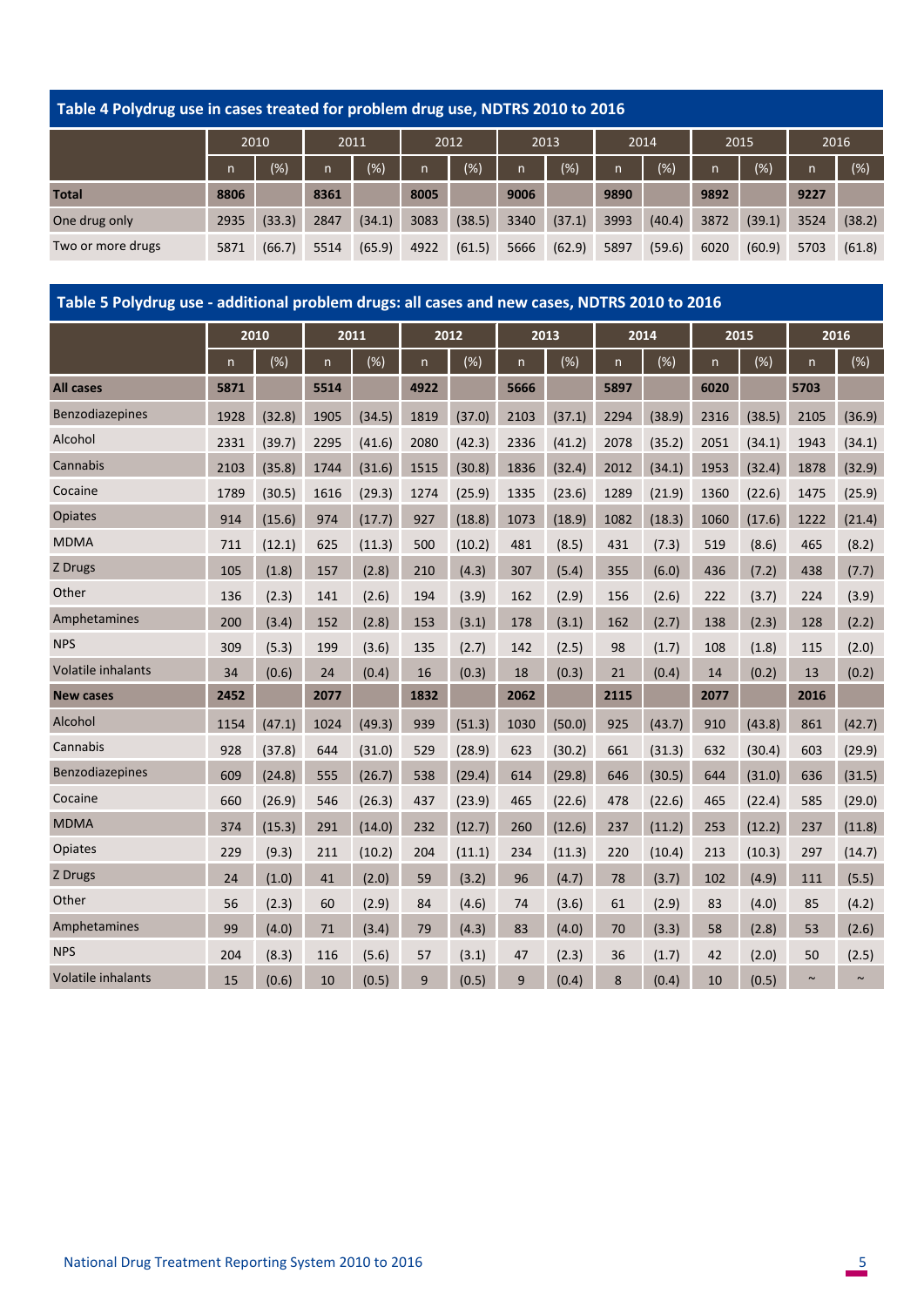## **Risk factors**

Risk factors recorded on the NDTRS include injecting and sharing of needles and syringes and also other drug paraphernalia.

The proportion of all cases treated for problem drug use who reported **ever injecting** remained relatively stable over the reporting period at around one third of all cases (Table 6). There were differences in injecting behaviour depending on treatment status, whether new to treatment or previously treated.

The proportion of **new cases who reported ever injecting** decreased over the period, from 15.2% in 2010 to 13.5% in 2016.

The proportion of **previously treated cases who reported ever injecting** decreased from 47.3% in 2010 to 44.6% in 2016.

The proportion of all cases (including new and previously treated) who reported **current injecting**

(past 30 days prior to treatment) remained relatively stable over the period.

Prior to 2016, information on **sharing of any drug paraphernalia** was collected in a single question. From 2016 this question has been changed as sharing of needles and syringes will now be reported separately from other drug paraphernalia e.g. straws, pipes etc. This is in order to comply with reporting requirements to Europe (EMCDDA). Mapping pre-2016 data to the new questions has resulted in a large number of unknown values. Therefore sharing of any drug paraphernalia is not reported in this bulletin for 2016.

Between 2010 and 2014, the proportion of all cases (including new and previously treated) who reported **ever sharing** remained relatively stable over the period. However, the proportion of previously treated cases who reported sharing dropped from 52.4% in 2014 to 48.5% in 2015, the lowest rate reported in the six year period.

| Table 6 Injecting history in cases treated for problem drug use, NDTRS 2010 to 2016 |      |        |      |        |      |        |              |        |      |        |      |        |         |        |
|-------------------------------------------------------------------------------------|------|--------|------|--------|------|--------|--------------|--------|------|--------|------|--------|---------|--------|
|                                                                                     |      | 2010   |      | 2011   |      | 2012   |              | 2013   |      | 2014   |      | 2015   |         | 2016   |
|                                                                                     | n    | $(\%)$ | n    | $(\%)$ | n    | $(\%)$ | $\mathsf{n}$ | $(\%)$ | n    | $(\%)$ | n    | $(\%)$ | n       | $(\%)$ |
| <b>Ever injected</b>                                                                | 8806 |        | 8361 |        | 8005 |        | 9006         |        | 9890 |        | 9892 |        | 9227    |        |
| All cases                                                                           | 2915 | (33.1) | 3054 | (36.5) | 2882 | (36.0) | 3254         | (36.1) | 3528 | (35.7) | 3330 | (33.7) | 2960    | (32.1) |
|                                                                                     |      |        |      |        |      |        |              |        |      |        |      |        |         |        |
| <b>Total new cases</b>                                                              | 3741 |        | 3316 |        | 3272 |        | 3475         |        | 3776 |        | 3742 |        | 3526    |        |
| Ever injected                                                                       | 570  | (15.2) | 571  | (17.2) | 590  | (18.0) | 591          | (17.0) | 642  | (17.0) | 541  | (14.5) | 476     | (13.5) |
|                                                                                     |      |        |      |        |      |        |              |        |      |        |      |        |         |        |
| <b>Total previously treated</b>                                                     | 4842 |        | 4862 |        | 4518 |        | 5239         |        | 5643 |        | 5855 |        | 5335    |        |
| Ever injected                                                                       | 2289 | (47.3) | 2432 | (50.0) | 2232 | (49.4) | 2575         | (49.2) | 2730 | (48.4) | 2701 | (46.1) | 2379    | (44.6) |
| <b>Current risk</b>                                                                 |      |        |      |        |      |        |              |        |      |        |      |        |         |        |
| <b>All cases</b>                                                                    | 2915 |        | 3054 |        | 2882 |        | 3254         |        | 3528 |        | 3330 |        | 2960    |        |
| Currently injecting*                                                                | 991  | (34.0) | 971  | (31.8) | 1026 | (35.6) | 1182         | (36.3) | 1304 | (37.0) | 1223 | (36.7) | 984     | (33.2) |
| Ever shared                                                                         | 1465 | (50.3) | 1589 | (52.0) | 1422 | (49.3) | 1583         | (48.6) | 1744 | (49.4) | 1519 | (45.6) | $N/A**$ |        |
|                                                                                     |      |        |      |        |      |        |              |        |      |        |      |        |         |        |
| <b>New cases</b>                                                                    | 570  |        | 571  |        | 590  |        | 591          |        | 642  |        | 541  |        | 476     |        |
| Currently injecting*                                                                | 240  | (42.1) | 247  | (43.3) | 261  | (44.2) | 275          | (46.5) | 298  | (46.4) | 228  | (42.1) | 186     | (39.1) |
| Ever shared                                                                         | 230  | (40.4) | 238  | (41.7) | 203  | (34.4) | 209          | (35.4) | 255  | (39.7) | 192  | (35.5) | $N/A**$ |        |
|                                                                                     |      |        |      |        |      |        |              |        |      |        |      |        |         |        |
| <b>Previously treated cases</b>                                                     | 2289 |        | 2432 |        | 2232 |        | 2575         |        | 2730 |        | 2701 |        | 2379    |        |
| Currently injecting*                                                                | 732  | (32.0) | 706  | (29.0) | 745  | (33.4) | 873          | (33.9) | 920  | (33.7) | 937  | (34.7) | 760     | (31.9) |
| Ever shared                                                                         | 1215 | (53.1) | 1334 | (54.9) | 1191 | (53.4) | 1345         | (52.2) | 1431 | (52.4) | 1309 | (48.5) | $N/A**$ |        |

\*In the 30 days prior to treatment

\*\* Not available for 2016, see description above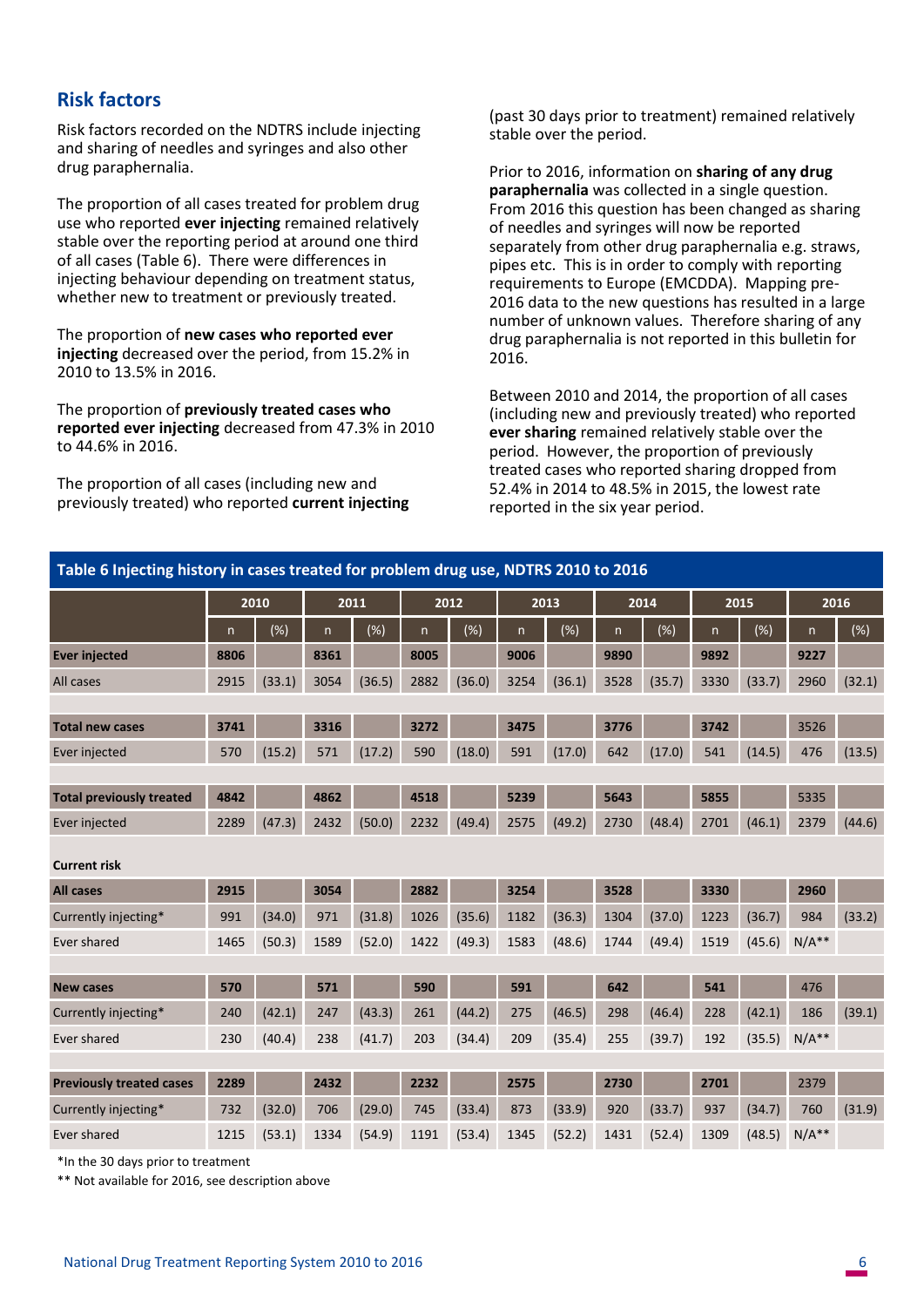## **Socio-demographic characteristics**

The median age of cases increased over the seven year period, from 28 years in 2010 to 30 years in 2016 (Table 7). In this period the proportion of cases aged under 18 years was highest for *new* cases. However this has decreased from a peak of 15.6% in 2012 to 13.3% in 2016. The majority of cases for this period were male (73.2%). The proportion of cases who were homeless increased from 5.1% in 2010 to 9.6% in 2016.

The proportion of cases who identified as Travellers increased from 2.8% in 2010 to 3.2% in 2016. The proportion of Travellers in the general population is 0.7% (2016 Census).<sup>5</sup>

The proportion of cases who ceased education (for the first time) before the age of 16 years decreased from 38.1% in 2010 to 35.1% in 2016.

A very high proportion of *all* cases were unemployed. Unemployment rates in this group did not drop below 60% for all the years reported. In the period 2010- 2016 unemployment rates were higher among *previously treated* cases than *new* cases.

| Table 7 Socio-demographic characteristics of cases treated for problem drug use, NDTRS 2010 to 2016 |      |           |              |           |                |           |              |           |      |        |              |        |      |           |
|-----------------------------------------------------------------------------------------------------|------|-----------|--------------|-----------|----------------|-----------|--------------|-----------|------|--------|--------------|--------|------|-----------|
|                                                                                                     |      | 2010      |              | 2011      |                | 2012      |              | 2013      |      | 2014   |              | 2015   |      | 2016      |
|                                                                                                     | n    | $(\%)$    | $\mathsf{n}$ | $(\%)$    | $\overline{n}$ | $(\%)$    | $\mathsf{n}$ | $(\% )$   | n    | (%)    | $\mathsf{n}$ | $(\%)$ | n.   | (%)       |
| <b>All cases</b>                                                                                    | 8806 |           | 8361         |           | 8005           |           | 9006         |           | 9890 |        | 9892         |        | 9227 |           |
| Median age (range)                                                                                  | 28   | $17 - 43$ | 28           | $17 - 44$ | 28             | 16-44     | 29           | $17 - 45$ | 29   | 17-45  | 30           | 17-46  | 30   | $17 - 47$ |
| Under 18                                                                                            | 744  | (8.4)     | 614          | (7.3)     | 673            | (8.4)     | 669          | (4.4)     | 747  | (7.6)  | 685          | (6.9)  | 629  | (6.8)     |
| Male                                                                                                | 6632 | (75.3)    | 6222         | (74.4)    | 5826           | (72.8)    | 6554         | (72.8)    | 7202 | (72.8) | 7146         | (72.2) | 6676 | (72.4)    |
| <b>Homeless</b>                                                                                     | 453  | (5.1)     | 518          | (6.2)     | 464            | (5.8)     | 581          | (6.5)     | 840  | (8.5)  | 910          | (9.2)  | 886  | (9.6)     |
| <b>Traveller</b>                                                                                    | 245  | (2.8)     | 217          | (2.6)     | 227            | (2.8)     | 231          | (2.6)     | 313  | (3.2)  | 282          | (2.9)  | 296  | (3.2)     |
| Education ceased before 16 yrs                                                                      | 3354 | (38.1)    | 3244         | (38.8)    | 3047           | (38.1)    | 3244         | (36.0)    | 3486 | (35.2) | 3511         | (35.5) | 3236 | (35.1)    |
| Employed                                                                                            | 678  | (7.7)     | 670          | (8.0)     | 578            | (7.2)     | 706          | (7.8)     | 816  | (8.3)  | 880          | (8.9)  | 1028 | (11.1)    |
| Unemployed                                                                                          | 5547 | (63.0)    | 5411         | (64.7)    | 5362           | (67.0)    | 5910         | (65.6)    | 6368 | (64.4) | 6368         | (64.4) | 6107 | (66.2)    |
| Retired/unable to work<br>including disability                                                      | 1208 | (13.7)    | 998          | (11.9)    | 854            | (10.7)    | 1009         | (11.2)    | 1135 | (11.5) | 1136         | (11.5) | 805  | (8.7)     |
| <b>New Cases</b>                                                                                    | 3741 |           | 3316         |           | 3272           |           | 3475         |           | 3776 |        | 3742         |        | 3526 |           |
| Median age (range)                                                                                  | 24   | 16-42     | 24           | $16 - 42$ | 25             | $15 - 42$ | 25           | $15 - 43$ | 25   | 15-44  | 25           | 16-45  | 25   | 16-46     |
| Under 18                                                                                            | 542  | (14.5)    | 435          | (13.1)    | 510            | (15.6)    | 523          | (15.1)    | 566  | (15.0) | 498          | (13.3) | 469  | (13.3)    |
| Male                                                                                                | 2937 | (78.5)    | 2545         | (76.7)    | 2456           | (75.1)    | 2656         | (76.4)    | 2842 | (75.3) | 2814         | (75.2) | 2628 | (74.5)    |
| <b>Homeless</b>                                                                                     | 105  | (2.8)     | 127          | (3.8)     | 128            | (3.9)     | 152          | (4.4)     | 248  | (6.6)  | 212          | (5.7)  | 223  | (6.3)     |
| <b>Traveller</b>                                                                                    | 124  | (3.3)     | 110          | (3.3)     | 101            | (3.1)     | 92           | (2.6)     | 135  | (3.6)  | 107          | (2.9)  | 102  | (2.9)     |
| Education ceased before 16 yrs                                                                      | 1173 | (31.4)    | 1049         | (31.6)    | 1001           | (30.6)    | 1004         | (28.9)    | 1046 | (27.7) | 1011         | (27.0) | 969  | (27.5)    |
| In paid employment                                                                                  | 361  | (9.6)     | 343          | (10.3)    | 297            | (9.1)     | 356          | (10.2)    | 424  | (11.2) | 507          | (13.5) | 537  | (15.2)    |
| Unemployed                                                                                          | 2053 | (54.9)    | 1898         | (57.2)    | 1916           | (58.6)    | 1989         | (57.2)    | 2091 | (55.4) | 2099         | (56.1) | 1990 | (56.4)    |
| Retired/unable to work<br>including disability                                                      | 556  | (14.9)    | 397          | (12.0)    | 334            | (10.2)    | 348          | (10.0)    | 364  | (9.6)  | 322          | (8.6)  | 242  | (6.9)     |
| <b>Previously Treated</b>                                                                           | 4842 |           | 4862         |           | 4518           |           | 5239         |           | 5643 |        | 5855         |        | 5335 |           |
| Median age (range)                                                                                  | 30   | 18-44     | 30           | 18-45     | 30             | 19-44     | 31           | 19-46     | 31   | 19-45  | 32           | 19-46  | 32   | 19-47     |
| Under 18                                                                                            | 185  | (3.8)     | 170          | (3.5)     | 138            | (3.1)     | 138          | (2.6)     | 168  | (3.0)  | 171          | (2.9)  | 141  | (2.6)     |
| Male                                                                                                | 3516 | (72.6)    | 3543         | (72.9)    | 3204           | (70.9)    | 3695         | (70.5)    | 4041 | (71.6) | 4117         | (70.3) | 3782 | (70.9)    |
| <b>Homeless</b>                                                                                     | 336  | (6.9)     | 385          | (7.9)     | 327            | (7.2)     | 417          | (8.0)     | 526  | (9.3)  | 660          | (11.3) | 617  | (11.6)    |
| <b>Traveller</b>                                                                                    | 116  | (2.4)     | 98           | (2.0)     | 113            | (2.5)     | 135          | (2.6)     | 159  | (2.8)  | 172          | (2.9)  | 183  | (3.4)     |
| Education ceased before 16 yrs                                                                      | 2113 | (43.6)    | 2134         | (43.9)    | 1964           | (43.5)    | 2180         | (41.6)    | 2328 | (41.3) | 2440         | (41.7) | 2162 | (40.5)    |
| In paid employment                                                                                  | 298  | (6.2)     | 313          | (6.4)     | 263            | (5.8)     | 326          | (6.2)     | 375  | (6.6)  | 354          | (6.0)  | 464  | (8.7)     |
| Unemployed                                                                                          | 3378 | (69.8)    | 3403         | (70.0)    | 3348           | (74.1)    | 3751         | (71.6)    | 3955 | (70.1) | 4080         | (69.7) | 3872 | (72.6)    |
| Retired/unable to work<br>including disability                                                      | 605  | (12.5)    | 576          | (11.8)    | 465            | (10.3)    | 630          | (12.0)    | 714  | (12.7) | 790          | (13.5) | 533  | (10.0)    |
| <b>Treatment status unknown</b>                                                                     | 223  |           | 183          |           | 215            |           | 292          |           | 471  |        | 295          |        | 366  |           |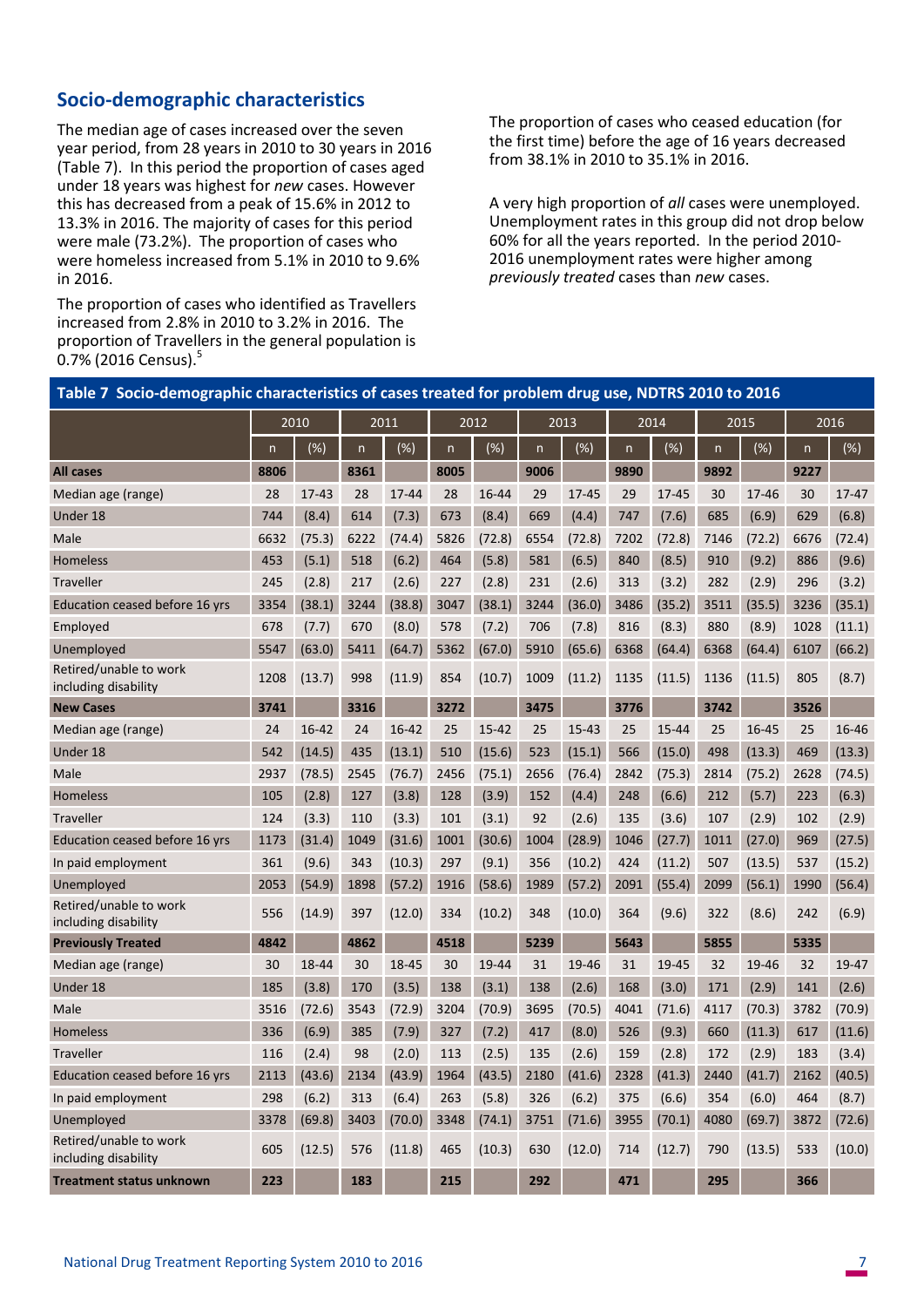## **Focus on cases who reported cocaine as main problem drug**

This section focuses on the socio-demographic characteristics of cases who reported cocaine as their main problem drug (Table 8).

The median age increased over the seven year period, from 27 years in 2010 to 29 years in 2016. The proportion aged under 18 years increased from 1.8% in 2010 to 2.4% in 2016. Over the period the majority of cases were male (81.1%). The proportion who were female increased from 13.7% in 2010 to 22.8% in 2016.

In 2016, 11.3% reported **crack** as their main problem an increase compared to 9.1% in 2010.

The proportion in **employment** increased from 15.4% in 2010 to 28.4% in 2016.

The proportion of problem cocaine users who reported **polydrug** use decreased from 83.0% in 2010 to 69.6% in 2016. In 2016, the most common additional drug was alcohol, followed by cannabis and benzodiazepines.

| Table 8 Socio-demographic characteristics of cases treated for cocaine as a main problem, NDTRS 2010 to 2016 |                |        |              |        |                         |           |        |           |                         |           |              |           |                |           |
|--------------------------------------------------------------------------------------------------------------|----------------|--------|--------------|--------|-------------------------|-----------|--------|-----------|-------------------------|-----------|--------------|-----------|----------------|-----------|
|                                                                                                              |                | 2010   |              | 2011   |                         | 2012      |        | 2013      |                         | 2014      |              | 2015      |                | 2016      |
|                                                                                                              | n              | (%)    | $\mathsf{n}$ | $(\%)$ | $\overline{\mathsf{n}}$ | (%)       | n      | $(\%)$    | $\overline{\mathsf{n}}$ | $(\% )$   | $\mathsf{n}$ | $(\%)$    | n              | $(\%)$    |
| <b>All cases</b>                                                                                             | 869            |        | 770          |        | 666                     |           | 708    |           | 853                     |           | 1026         |           | 1138           |           |
| Median age (range)                                                                                           | 27             | 19-41  | 28           | 19-41  | 29                      | 19-43     | 29     | 19-44     | 30                      | 19-44     | 30           | 19-44     | 29             | 18-44     |
| Under 18                                                                                                     | 16             | (1.8)  | 10           | (1.3)  | 9                       | (1.4)     | 11     | (1.6)     | 17                      | (2.0)     | 20           | (1.9)     | 27             | (2.4)     |
| Females                                                                                                      | 119            | (13.7) | 138          | (17.9) | 120                     | (18.0)    | 124    | (17.5)    | 147                     | (17.2)    | 197          | (19.2)    | 259            | (22.8)    |
| Homeless                                                                                                     | 11             | (1.3)  | 17           | (2.2)  | 12                      | (1.8)     | 12     | (1.7)     | 26                      | (3.0)     | 40           | (3.9)     | 38             | (3.3)     |
| Traveller                                                                                                    | 19             | (2.2)  | 17           | (2.2)  | 11                      | (1.7)     | 16     | (2.3)     | 16                      | (1.9)     | 21           | (2.0)     | 30             | (2.6)     |
| Education ceased before 16 yrs                                                                               | 334            | (38.4) | 272          | (35.3) | 244                     | (36.6)    | 247    | (34.9)    | 278                     | (32.6)    | 306          | (29.8)    | 309            | (27.2)    |
| Employed                                                                                                     | 133            | (15.4) | 152          | (19.8) | 105                     | (15.8)    | 129    | (18.2)    | 167                     | (19.9)    | 245          | (24.1)    | 322            | (28.4)    |
| Unemployed                                                                                                   | 478            | (55.0) | 420          | (54.5) | 368                     | (55.3)    | 422    | (59.6)    | 465                     | (54.5)    | 536          | (52.2)    | 611            | (53.7)    |
| Retired/unable to work<br>including disability                                                               | 172            | (19.8) | 128          | (16.6) | 123                     | (18.5)    | 91     | (12.9)    | 133                     | (15.6)    | 144          | (14.0)    | 104            | (9.1)     |
| <b>New Cases</b>                                                                                             | 496            |        | 396          |        | 297                     |           | 320    |           | 425                     |           | 513          |           | 568            |           |
| Median age (range)                                                                                           | 26             | 18-40  | 27           | 19-41  | 26                      | 19-42     | 28     | 18-43     | 28                      | 18-44     | 28           | 18-43     | 27             | 18-43     |
| Under 18                                                                                                     | 14             | (2.8)  | 6            | (1.5)  | 6                       | (2.0)     | 8      | (2.5)     | 16                      | (3.8)     | 16           | (3.1)     | 20             | (3.5)     |
| Female                                                                                                       | 55             | (11.1) | 68           | (17.2) | 45                      | (15.2)    | 54     | (16.9)    | 59                      | (13.9)    | 91           | (17.7)    | 107            | (18.8)    |
| Homeless                                                                                                     | $\sim$         | $\sim$ | $\sim$       | $\sim$ | 5                       | (1.7)     | $\sim$ | $\sim$    | 11                      | (2.6)     | 11           | (2.1)     | 17             | (3.0)     |
| Traveller                                                                                                    | 13             | (2.6)  | 12           | (3.0)  | $\overline{7}$          | (2.4)     | 10     | (3.1)     | 12                      | (2.8)     | 12           | (2.3)     | 15             | (2.6)     |
| Education ceased before 16 yrs                                                                               | 170            | (34.3) | 123          | (31.1) | 99                      | (33.3)    | 103    | (32.2)    | 135                     | (31.8)    | 135          | (26.3)    | 124            | (21.8)    |
| In paid employment                                                                                           | 91             | (18.3) | 93           | (23.5) | 51                      | (17.2)    | 64     | (20.0)    | 103                     | (24.2)    | 155          | (30.2)    | 190            | (33.5)    |
| Unemployed                                                                                                   | 254            | (51.2) | 196          | (49.5) | 160                     | (53.9)    | 187    | (58.4)    | 218                     | (51.3)    | 240          | (46.8)    | 273            | (48.1)    |
| Retired/unable to work<br>including disability                                                               | 113            | (22.8) | 73           | (18.4) | 54                      | (18.2)    | 46     | (14.4)    | 64                      | (15.1)    | 63           | (12.3)    | 46             | (8.1)     |
| <b>Previously Treated</b>                                                                                    | 347            |        | 356          |        | 349                     |           | 352    |           | 381                     |           | 487          |           | 541            |           |
| Median age (range)                                                                                           | 29             | 19-43  | 29           | 19-41  | 31                      | $20 - 44$ | 31     | $20 - 44$ | 31                      | $21 - 43$ | 31           | $20 - 47$ | 31             | $20 - 46$ |
| Under 18                                                                                                     | $\sim$         | $\sim$ | $\sim$       | $\sim$ | $\sim$                  | $\sim$    | $\sim$ | $\sim$    | $\sim$                  | $\sim$    | $\sim$       | $\sim$    | $\overline{7}$ | (1.3)     |
| Female                                                                                                       | 61             | (17.6) | 68           | (19.1) | 73                      | (20.9)    | 64     | (18.2)    | 77                      | (20.2)    | 102          | (20.9)    | 144            | (26.6)    |
| Homeless                                                                                                     | $\overline{7}$ | (2.0)  | 13           | (3.7)  | $\overline{7}$          | (2.0)     | 9      | (2.6)     | 14                      | (3.7)     | 27           | (5.5)     | 20             | (3.7)     |
| Traveller                                                                                                    | 5              | (1.4)  | 5            | (1.4)  | $\sim$                  | $\sim$    | 6      | (1.7)     | $\sim$                  | $\sim$    | 9            | (1.8)     | 15             | (2.8)     |
| Education ceased before 16 yrs                                                                               | 158            | (45.5) | 143          | (40.2) | 139                     | (39.8)    | 136    | (38.6)    | 133                     | (34.9)    | 168          | (34.5)    | 180            | (33.3)    |
| In paid employment                                                                                           | 43             | (12.4) | 55           | (15.4) | 49                      | (14.0)    | 56     | (15.9)    | 57                      | (15.0)    | 88           | (18.1)    | 129            | (23.8)    |
| Unemployed                                                                                                   | 214            | (61.7) | 213          | (59.8) | 200                     | (57.3)    | 219    | (62.2)    | 223                     | (58.5)    | 283          | (58.1)    | 317            | (58.6)    |
| Retired/unable to work<br>including disability                                                               | 46             | (13.3) | 53           | (14.9) | 63                      | (18.1)    | 42     | (11.9)    | 61                      | (16.0)    | 78           | (16.0)    | 56             | (10.4)    |
| <b>Treatment status unknown</b>                                                                              | 26             |        | 18           |        | 20                      |           | 36     |           | 47                      |           | 26           |           | 29             |           |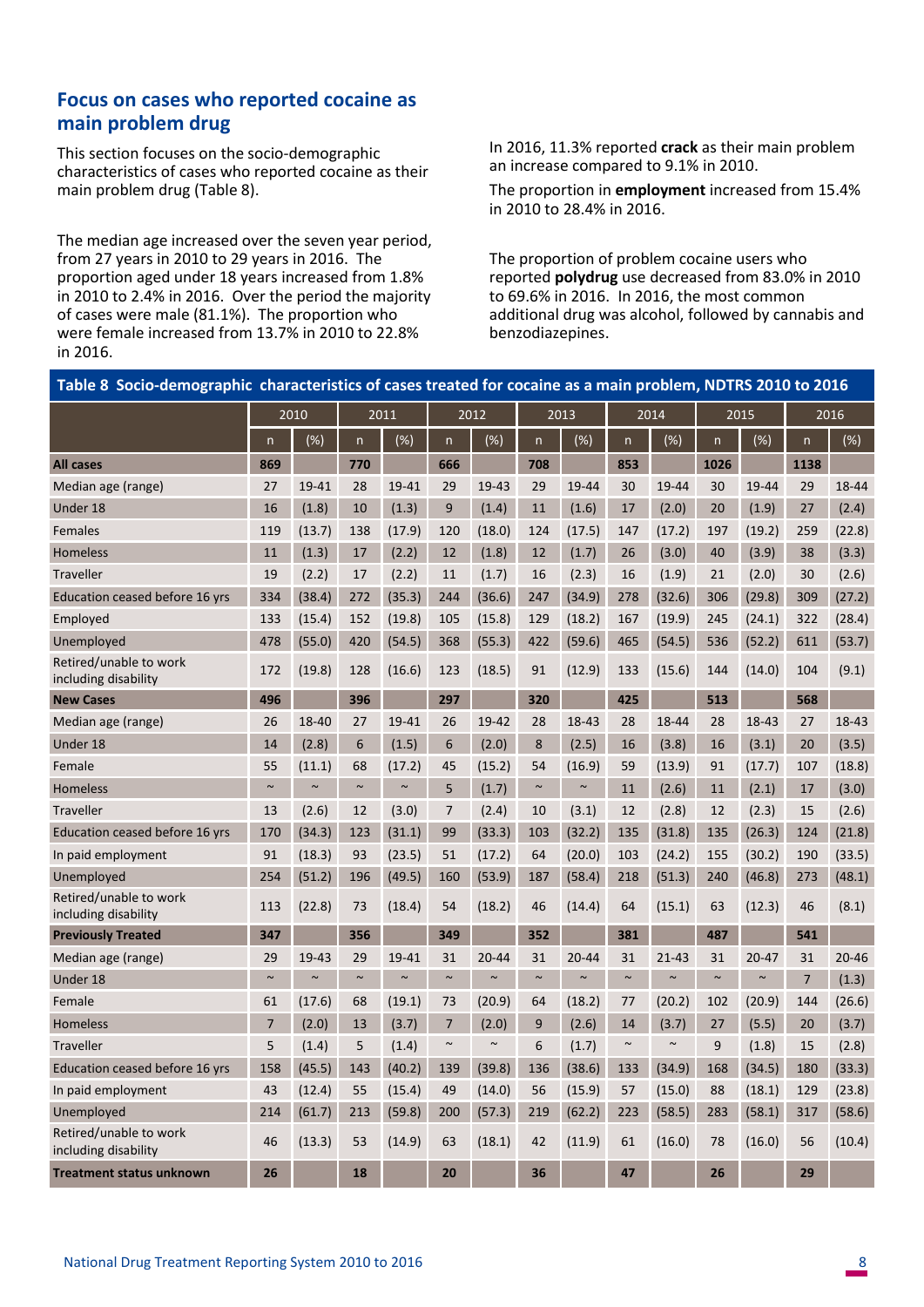## **Community Healthcare Organisation (CHO) area of residence\***

In 2016, the highest number of **cases resided** in CHO 9  $(Table 9)$ .

It should be noted that participation in the NDTRS is not uniform across the country so this does affect geographic analysis (see next page for reference to areas included in each CHO).

| Table 9 Number of cases treated, by Community Healthcare Organisation area of residence, NDTRS 2010 to 2016 |      |      |      |      |      |      |      |
|-------------------------------------------------------------------------------------------------------------|------|------|------|------|------|------|------|
|                                                                                                             | 2010 | 2011 | 2012 | 2013 | 2014 | 2015 | 2016 |
| <b>All cases</b>                                                                                            | 8806 | 8361 | 8005 | 9006 | 9890 | 9892 | 9227 |
| CHO <sub>1</sub>                                                                                            | 272  | 242  | 305  | 265  | 297  | 284  | 367  |
| CHO <sub>2</sub>                                                                                            | 480  | 411  | 402  | 416  | 356  | 411  | 402  |
| CHO <sub>3</sub>                                                                                            | 552  | 437  | 392  | 571  | 809  | 748  | 779  |
| CHO <sub>4</sub>                                                                                            | 1380 | 1383 | 1178 | 1367 | 1390 | 1429 | 1206 |
| CHO <sub>5</sub>                                                                                            | 1340 | 1241 | 1349 | 1454 | 1366 | 1394 | 1261 |
| CHO <sub>6</sub>                                                                                            | 350  | 380  | 343  | 458  | 470  | 470  | 366  |
| CHO <sub>7</sub>                                                                                            | 1802 | 1707 | 1538 | 1646 | 1738 | 1750 | 1640 |
| CHO <sub>8</sub>                                                                                            | 753  | 801  | 890  | 807  | 1075 | 1020 | 921  |
| CHO <sub>9</sub>                                                                                            | 1519 | 1512 | 1379 | 1748 | 2068 | 2007 | 1845 |
| Other/unknown                                                                                               | 358  | 247  | 229  | 274  | 321  | 379  | 440  |
| <b>New cases</b>                                                                                            | 3741 | 3316 | 3272 | 3475 | 3776 | 3742 | 3526 |
| CHO <sub>1</sub>                                                                                            | 156  | 146  | 178  | 166  | 149  | 147  | 159  |
| CHO <sub>2</sub>                                                                                            | 227  | 190  | 173  | 160  | 126  | 162  | 185  |
| CHO <sub>3</sub>                                                                                            | 295  | 219  | 203  | 252  | 381  | 322  | 361  |
| CHO <sub>4</sub>                                                                                            | 731  | 626  | 526  | 595  | 589  | 575  | 513  |
| CHO <sub>5</sub>                                                                                            | 731  | 588  | 601  | 692  | 611  | 613  | 537  |
| CHO <sub>6</sub>                                                                                            | 124  | 123  | 143  | 168  | 200  | 199  | 149  |
| CHO <sub>7</sub>                                                                                            | 608  | 584  | 544  | 525  | 572  | 593  | 543  |
| CHO <sub>8</sub>                                                                                            | 357  | 417  | 452  | 348  | 479  | 471  | 434  |
| CHO <sub>9</sub>                                                                                            | 428  | 384  | 404  | 507  | 587  | 581  | 530  |
| Other/unknown                                                                                               | 84   | 39   | 48   | 62   | 82   | 79   | 115  |
| <b>Previously Treated</b>                                                                                   | 4842 | 4862 | 4518 | 5239 | 5643 | 5855 | 5335 |
| CHO <sub>1</sub>                                                                                            | 106  | 87   | 114  | 91   | 135  | 121  | 180  |
| CHO <sub>2</sub>                                                                                            | 246  | 221  | 227  | 246  | 227  | 247  | 212  |
| CHO <sub>3</sub>                                                                                            | 245  | 213  | 181  | 294  | 362  | 357  | 381  |
| CHO <sub>4</sub>                                                                                            | 622  | 745  | 636  | 730  | 773  | 841  | 667  |
| CHO <sub>5</sub>                                                                                            | 588  | 633  | 730  | 747  | 746  | 776  | 711  |
| CHO <sub>6</sub>                                                                                            | 207  | 244  | 180  | 264  | 247  | 259  | 200  |
| CHO <sub>7</sub>                                                                                            | 1142 | 1071 | 951  | 1055 | 1025 | 1095 | 997  |
| CHO <sub>8</sub>                                                                                            | 364  | 354  | 409  | 409  | 540  | 514  | 463  |
| CHO <sub>9</sub>                                                                                            | 1065 | 1090 | 923  | 1202 | 1376 | 1370 | 1224 |
| Other/unknown                                                                                               | 257  | 204  | 167  | 201  | 212  | 275  | 300  |
| <b>Treatment status not known</b>                                                                           | 223  | 183  | 215  | 292  | 471  | 295  | 366  |